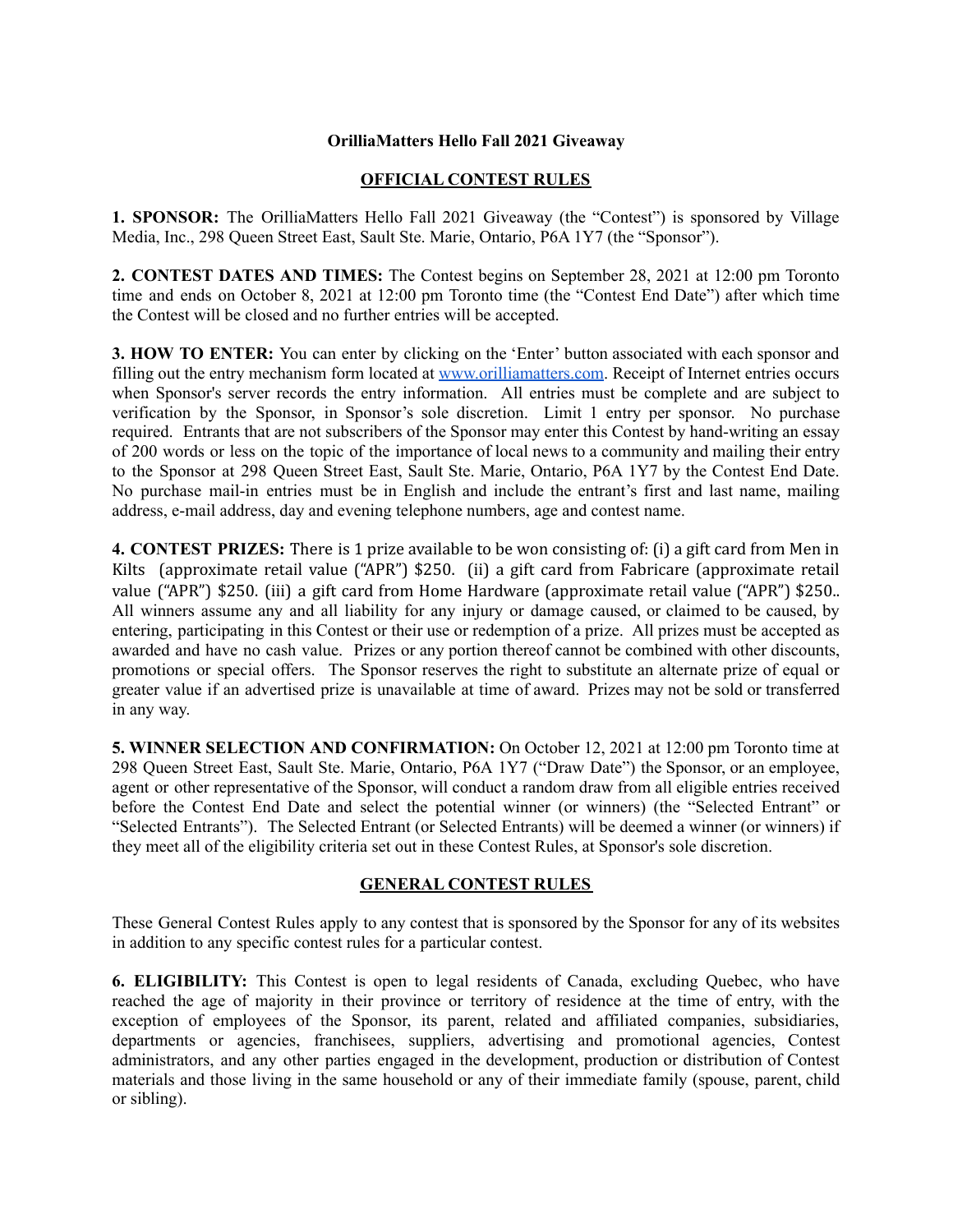By participating in this Contest, entrants acknowledge compliance with, and agree to be bound by, these Contest Rules. Entrants who do not comply with any of these Contest Rules are subject to disqualification by the Sponsor, in the Sponsor's sole discretion.

If a Selected Entrant does not meet any eligibility criteria, including an inability by the Sponsor to contact the Selected Entrant or receive a reply from the Selected Entrant, he/she will be disqualified and will not receive a prize and another entrant (or subsequent entrants if required) will be selected by way of a random draw from the remaining eligible entries. Before being declared a winner, a Selected Entrant will be required to: (i) correctly answer the Sponsor's mathematical skill-testing question; (ii) sign and return the Sponsor's Declaration of Eligibility and Liability/Publicity Release form (the "Winner Release"); and (iii) comply with all other Contest Rules, all in the sole discretion of Sponsor.

Entrants agree that the Sponsor shall have the right at any time to require proof of identity or eligibility to enter into any of the Sponsor's contests, failure to provide any such proof upon request and in the time period requested which result in the entrant's disqualification, in the Sponsor's sole discretion.

**7. 30-DAY RULE AND \$1,000 RULE.** If you are required as an entrant to have a valid account via a Village Media, Inc. ("VMI") website (note: an account is free to create) or a VMI website may state that the 30-Day Rule or the \$1,000 Rule applies to a particular contest, then these additional requirements will be disclosed. The 30-Day Rule excludes individuals who have won a VMI contest within the preceding 30 days from being selected by that VMI website as a potential contest winner. The \$1,000 Rule prevents an individual who has won a prize valued at \$1,000 or more on a VMI website from being selected by that website as a potential contest winner during the six-month period following the date that they last won a prize. Any entry limits applicable to a particular contest will be stated in the individual contest rules for that contest.

**8. ODDS OF WINNING:** The odds of winning depend on the number of eligible entries received before the Contest End Date.

**9. SKILL TESTING QUESTION:** Selected Entrants will be required, as a condition to winning a prize, to correctly answer, without assistance of any kind, the Sponsor's time-limited, mathematical skill-testing question.

**10. WINNER NOTIFICATION:** The Selected Entrant (or Selected Entrants) will be notified within one (1) business day of the draw and will be contacted using the e-mail used to enter into this Contest and up to three attempts will be made within one (1) day following the draw. A Selected Entrant that does not or cannot accept a prize may be forfeited and a new Selected Entrant selected by random draw, in the Sponsor's sole discretion. A signed copy (or copies in the case of multiple Selected Entrants) of the Sponsor's Winner Release must be received by Sponsor by no later than 5:00 p.m. Toronto time two (2) days after being notified by the Sponsor and must be sent to derek@villagemedia.ca. The Sponsor is not responsible for the failure for any reason whatsoever of a Selected Entrant (or Selected Entrants) to receive notification or for the Sponsor to receive a response.

Disputes regarding identity of entrant: If, in the case of any online entries, the identity of a Selected Entrant is disputed, the entry will be deemed to have been submitted by the Authorized Account Holder (the individual assigned to the e-mail address or, if applicable for entry, social media handle associated with the entry). Each Selected Entrant may be required to provide proof that he/she is the Authorized Account Holder associated with the selected entry.

**11. ENTRY IRREGULARITIES:** Any attempt or suspected attempt to use robotic, automatic, programmed, or otherwise, illicit means to enter this Contest, or any other methods not authorized by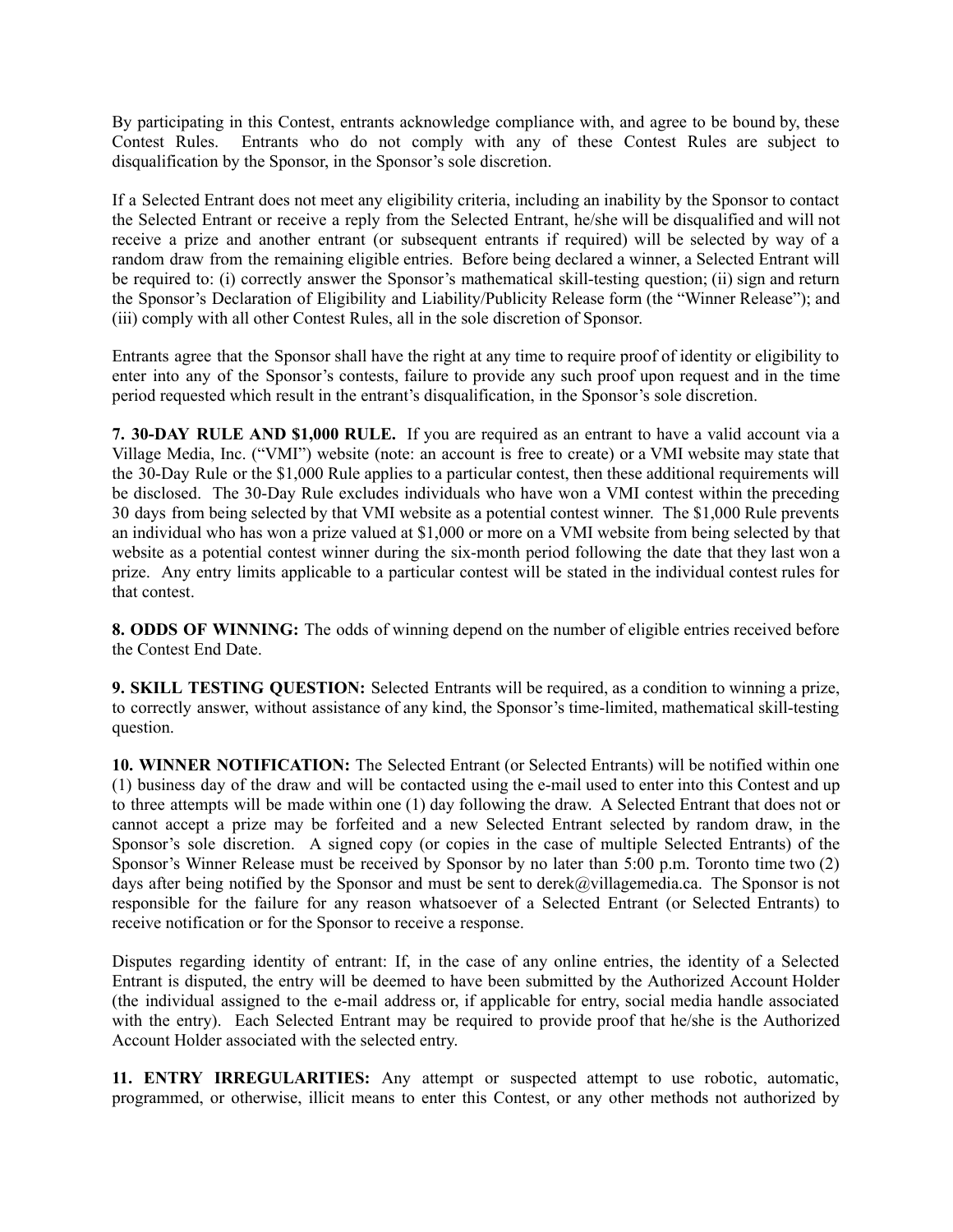these Contest Rules, for example, but not limited to, creating multiple accounts, identities, or registrations, all in the Sponsor's sole discretion, shall be deemed as tampering and may disqualify you from entering, participating and/or winning a prize. Entries that contain false or incomplete information are void. Entries that are late, lost, stolen, illegible, contain false information, are damaged, misdirected, mutilated, garbled or incomplete, altered or otherwise irregular or that do not conform with or satisfy any or all of the conditions of these Contest Rules are void. Entrants grant Sponsor a non-exclusive license to use all entries for any purpose. No correspondence will be entered into except with Selected Entrants. Proof of transmission (screenshots or captures, etc.) does not constitute proof of entry or receipt of an entry.

For social media based contests, any entrant found to have used multiple Twitter, Facebook, Instagram, Tik Tok or any other social media platforms, whether by establishing multiple accounts or using other persons' social media accounts, to enter a contest will be deemed ineligible by the Sponsor to enter any contest or win any prize.

**12. RELEASE AND INDEMNIFICATION:** The winner (or winners) of this Contest must sign the Sponsor's Winner Release to: (i) confirm compliance with the Contest Rules; (ii) agree to accept their prize as awarded; (iii) release, discharge and hold harmless the Sponsor, its departments and agencies, parent, related and affiliated companies, subsidiaries, franchisees, advertising and promotional agencies, counsel, marketing partners, and, if this Contest is marketed on Facebook and/or Instagram, Facebook and/or Instagram, and each of their respective directors, officers, employees, shareholders, successors, sponsors, partners, licensees, subsidiaries, agents, artists, advisors, assignees, and all others associated with the administration, development and execution of this Contest (the "Released Parties") from and against any and all manner of action, cause of action, claim or demand, loss or injury, use or misuse of a prize or any travel related thereto, and the use of an entry by the Sponsor, suit, debt, covenant, contract, including legal fees and expenses, whatsoever, including but not limited to, claims based on negligence, breach of contract and fundamental breach, failure of any third party contractor or supplier used in connection with any aspect of this Contest to perform or deliver any goods or services, any act of God or any other event beyond the Released Parties' control, any dissatisfaction of any kind by a winner with any aspect of this Contest or any prize, liability for physical injury, death, or property damage which the entrants, guests, their heirs, successors or assigns have, might have or could have suffered, by reason of or arising out of the entrant's participation in this Contest and/or in connection with the acceptance and/or exercise by the entrant of the prize as awarded; and (iv) indemnify the Released Parties against any loss, damage or expense, including legal fees, that any of the Released Parties may suffer or incur as a result of any non-compliance by an entrant with any of these Contest Rules or participation in this Contest and/or in connection with the acceptance and/or exercise by an entrant of a prize and the use of the entry by Sponsor.

The Sponsor is not responsible for: (i) incorrect or inaccurate entry information which may affect a person's ability to participate in this Contest or be awarded a prize, including but not limited to human error, technical malfunctions, lost or delayed entries for any reason, mail failures, omission, or any combination thereof, and entries which fail to fully comply with these Contest Rules; (ii) technical failures of any kind, including, but not limited to malfunctions, interruptions, or disconnections in phone lines or network hardware or software; (iii) lost, incomplete, delayed, mutilated or misdirected entries or Winner Release forms; (iv) injury or damage to the entrant's computer or to any other individual's computer related to or resulting from participating in, or downloading any material regarding this Contest or accepting a prize; (v) any injury or damage to persons or property which may be caused, directly or indirectly, in whole or in part, from the entrant's participation in this Contest or the receipt or use or misuse of any prize, including any travel related thereto and the use of their entry by the Sponsor; (vi) the security or privacy of information transmitted via computer networks or for breaches of privacy due to interference by third party computer "hackers" or otherwise; (vii) late, lost, misdirected or unsuccessful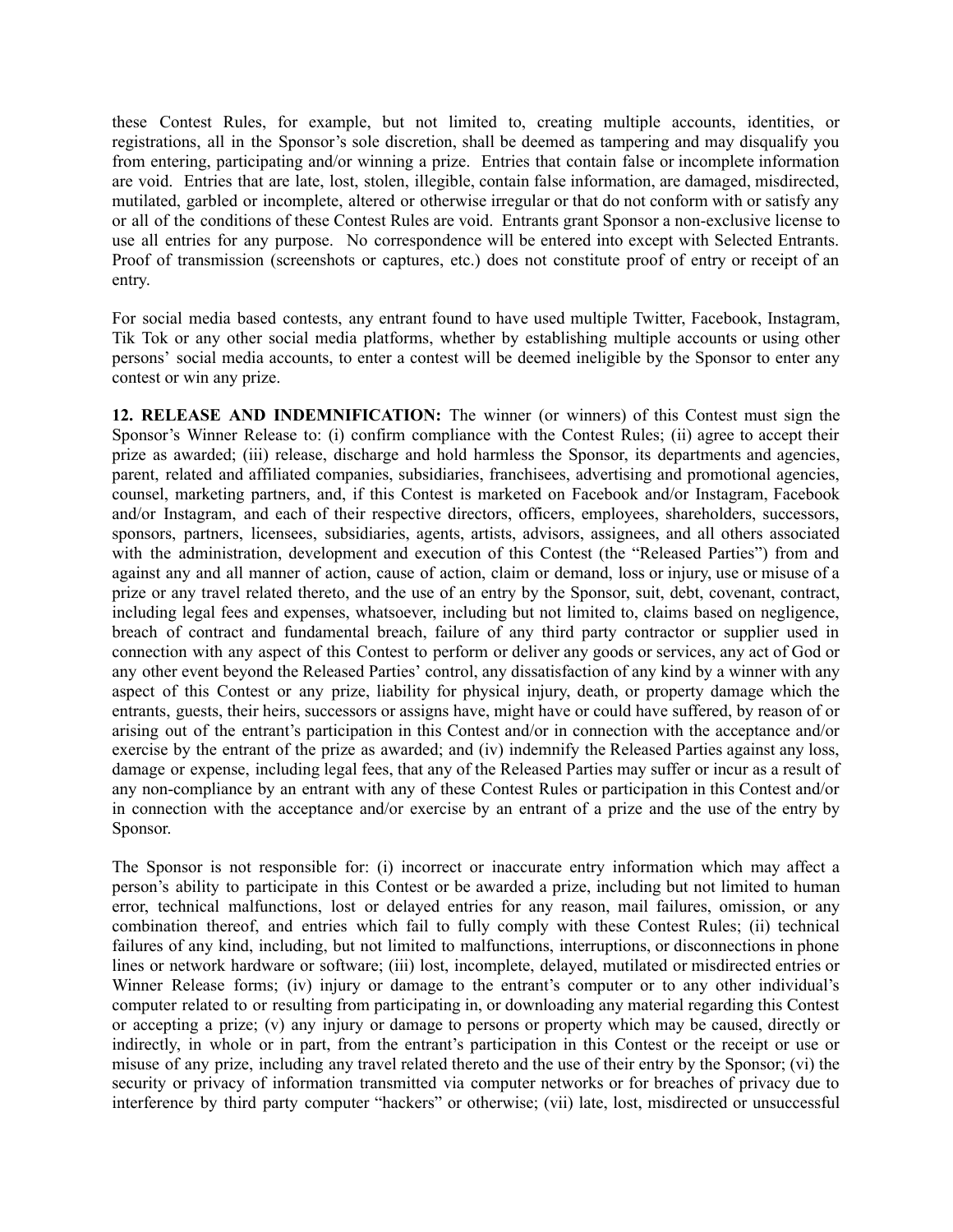efforts to notify a potential winner; or (viii) late or un-received replies to any Contest-related communication from a potential winner.

**13. CONTEST TERMINATION:** The Sponsor reserves the right to terminate or amend this Contest at any time and in any way, without prior notice. Without limiting the foregoing, if, for any reason, the Contest is not capable of running as originally planned for any reason, the Sponsor reserves the right to cancel the Contest and conduct a random draw from all previously received eligible entries received by the Contest End Date.

**14. PUBLICITY AND ENTRANT INFORMATION:** By participating in this Contest, entrants consent to the use, including waiving any moral rights, by the Sponsor and any co-sponsors of the applicable contest, or their respective licensees, successors or assigns, of their name, address, postal code, telephone number, social media handles, comments and image and all of their entries, including written essay entries, whether on videotape, photograph, written or any other means, all as may be edited, translated or otherwise modified by the Sponsor in Sponsor's sole discretion, for the administration of this Contest or any publicity or marketing carried out by the Sponsor, without further notice or compensation to the entrant.

**15. LAW:** The Contest is void where prohibited by law and is subject to all applicable Canadian federal, provincial, territorial, municipal and local laws. This Contest shall be governed exclusively by the laws of the Province of Ontario, including all issues and questions concerning the construction, validity, interpretation and enforceability of these Contest Rules, rights and obligations between entrants and the Sponsor, and procedural provisions, without giving effect to any choice of law or conflict of law rules. Any dispute shall be adjudicated by the courts sitting in Sault Ste. Marie, Ontario.

**16. RULE AMENDMENTS:** The Sponsor reserves the right, in its sole discretion, to amend or modify these Contest Rules, or modify, cancel or suspend this Contest, without prior notice for any reason whatsoever, including without limitation in the event that any cause beyond the reasonable control of the Sponsor corrupts, or threatens to corrupt, the security or proper administration of the Contest.

**17. INTELLECTUAL PROPERTY:** All intellectual property, including but not limited to trademarks, logos, designs, promotional materials, web pages, source codes, images, drawings, illustrations, slogans and representations are owned by the Sponsor. All rights are reserved. Unauthorized copying or use of any copyrighted material or other intellectual property without the express written consent of the Sponsor is strictly prohibited. The Sponsor's marketing or other partners, if any, shall also have access to and rights to reproduce, copy or otherwise use any materials generated by this Contest or any submissions or materials generated by entrants.

**18. PERSONAL INFORMATION:** By entering into any of the Sponsor's contests, you consent to the Sponsor's collection, use and disclosure of your personal information for the purpose of administering the relevant contest in accordance with the Sponsor's privacy policy, which is available at: https//www.sudbury.com.com/privacy.

Over the course of participating in a contest, you may be given the option to receive commercial electronic e-mails or other communications of a commercial nature (collectively, "Commercial Communications") from the Sponsor or other parties. Should you choose to receive Commercial Communications from the Sponsor, your personal information will be used by the Sponsor for the purpose (or purposes) set out in the consent request to you, these General Contest Rules or the contest rules in relation to the particular contest you entered. The Sponsor may disclose your personal information to any prize supplier for the purposes of prize fulfillment. If you have been asked to sign and return the Sponsor's Winner Release or any other documentation in accordance with these Contest Rules you agree